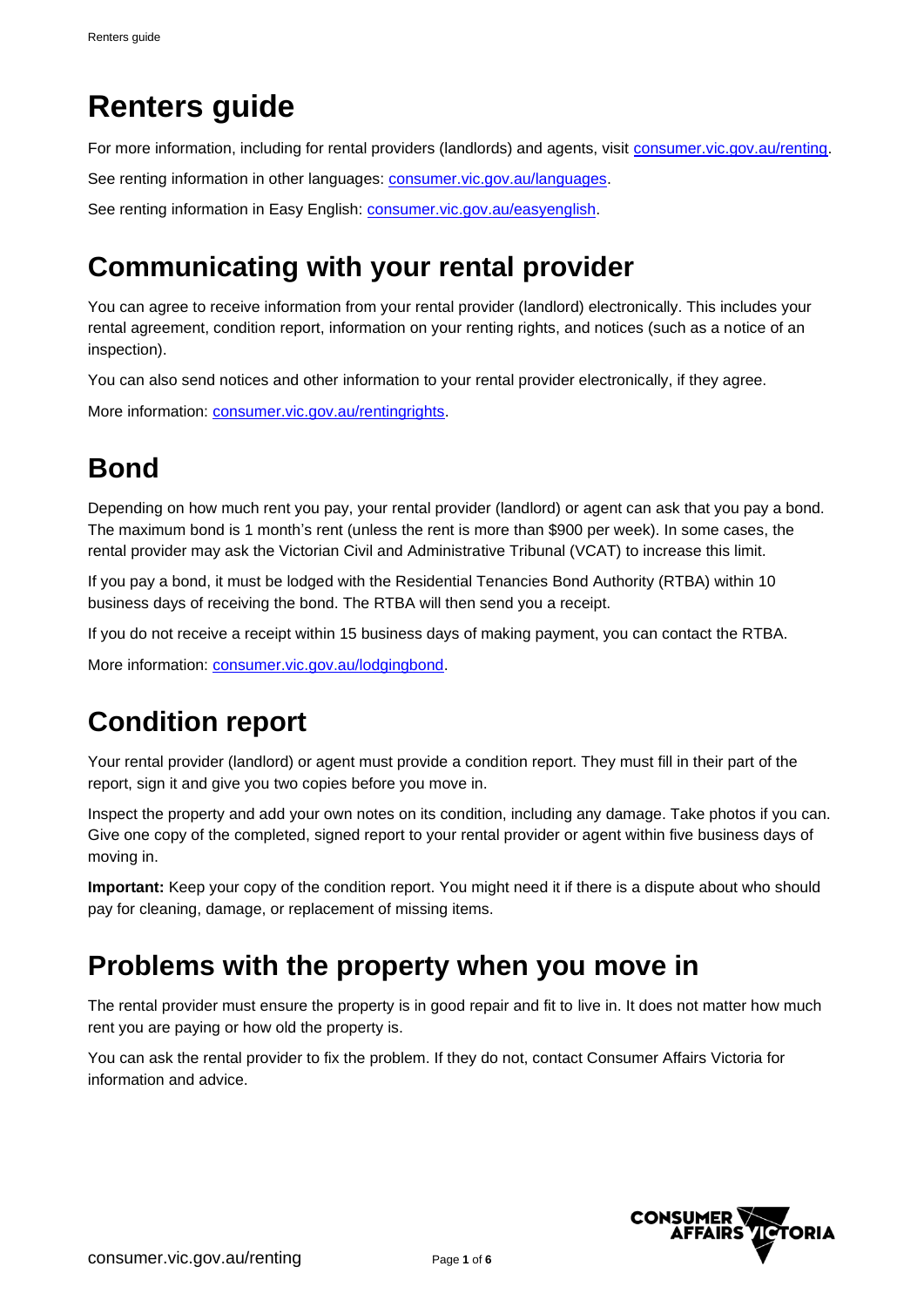## **Minimum standards**

Rental providers (landlords) must ensure their property meets the rental minimum standards. These include rules about:

- locks and windows
- toilet, bathroom, kitchen and laundry facilities
- building structure, mould and damp
- lighting, ventilation and heating.

If the rental property does not meet the minimum standards, you can end the rental agreement before you move in. You can also request an urgent repair to make the property meet the minimum standards at any time after you move in.

More information: [consumer.vic.gov.au/rentalstandards.](https://www.consumer.vic.gov.au/rentalstandards)

## **Repairs and maintenance**

#### **Urgent repairs**

Urgent repairs may include the following:

- a blocked or broken toilet
- a dangerous electrical fault
- a gas leak
- a serious water leak, or flooding
- breakdown of an essential service or appliance provided by the rental provider. For example, a hot water system.

See the full list of urgent repairs at [consumer.vic.gov.au/rentalrepairs.](https://www.consumer.vic.gov.au/rentalrepairs)

**What to do:** Contact your rental provider (landlord) or agent using their emergency phone number. They must respond without delay. If they do not, contact Consumer Affairs Victoria for information and advice.

If the rental provider does not respond quickly enough and you have to pay for an urgent repair yourself, the rental provider must pay you back, up to a limit of \$2,500.

More information: [consumer.vic.gov.au/rentalrepairs.](https://www.consumer.vic.gov.au/rentalrepairs)

#### **Non-urgent repairs**

Non-urgent repairs are anything not on the 'Urgent repairs' list at [consumer.vic.gov.au/rentalrepairs.](https://www.consumer.vic.gov.au/rentalrepairs)

**What to do:** Write to your rental provider or agent telling them what needs to be repaired. You can use the 'Notice to rental provider of rented premises' form. Your rental provider or agent must respond within 14 days. If they do not, contact us for information and advice.

More information: [consumer.vic.gov.au/rentalrepairs.](https://www.consumer.vic.gov.au/rentalrepairs)

#### **Maintenance**

As a renter, you are generally responsible for:

• keeping the property reasonably clean

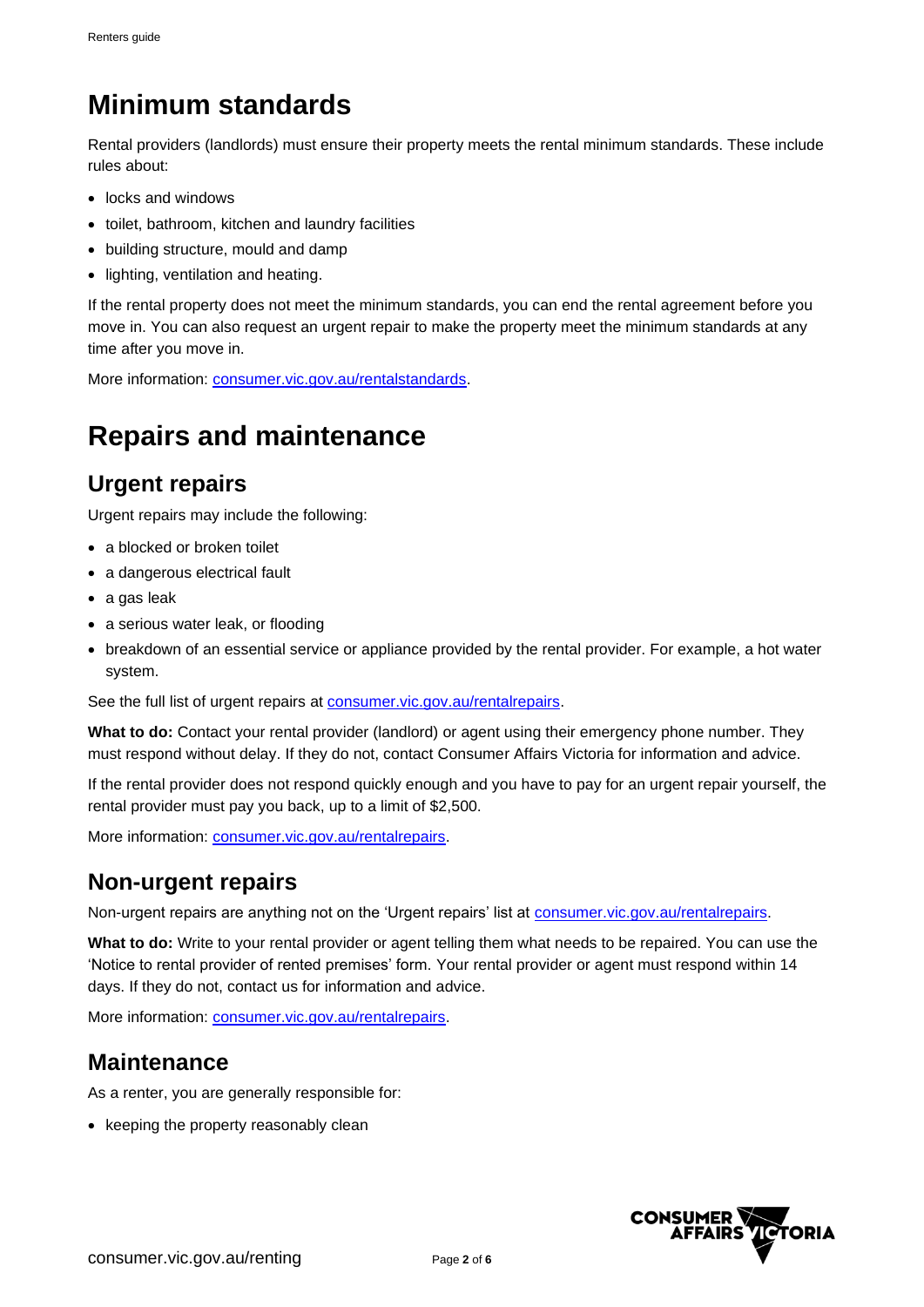• minor maintenance tasks, such as changing standard light globes and keeping the garden tidy (unless your rental agreement states that the landlord is responsible).

### **Modifications**

You can make certain modifications to the property without the rental provider's consent. For example:

- installing picture hooks or shelf brackets
- adding child safety gates or locks.

See the full list at [consumer.vic.gov.au/rentingmodifications.](https://www.consumer.vic.gov.au/rentingmodifications)

To make other modifications, you will need written consent from the rental provider. For some types of modification, they must not unreasonably refuse consent.

More information: [consumer.vic.gov.au/rentingmodifications.](https://www.consumer.vic.gov.au/rentingmodifications)

### **Rent increases**

Your rental provider (landlord) or agent cannot increase the rent more than once in any:

- 6-month period, for agreements that started before 19 June 2019
- 12-month period, for agreements starting on or after 19 June 2019.

They cannot increase the rent before the end of a fixed-term rental agreement, unless the agreement states they can.

Your rental provider or agent must give you at least 60 days' notice of any rent increase. They must use the 'Notice of rent increase to renter/s of rented premises' form.

#### **If you think a rent increase is too high**

You can ask Consumer Affairs Victoria to investigate whether the increased rent is too high. We will compare it to the rent for similar properties. Contact us within 30 days of receiving a rent increase notice.

After we give you our rent assessment report, you have 30 days to apply to VCAT for a hearing. VCAT may set a maximum rent. This usually applies for 12 months.

### **Discrimination**

Rental providers must not unlawfully discriminate (or tell their agent to unlawfully discriminate) against you. For example, they must not discriminate against you because of your sex, age, disability, race or religion when deciding whether to rent you a property.

For more information, visit the Victorian Equal Opportunity & Human Rights Commission website: [humanrights.vic.gov.au.](https://www.humanrights.vic.gov.au/)

### **Pets**

If you want to keep a pet at the rental property, you must seek the rental provider's (landlord's) consent. Use the 'Pet request' form. For this form and more information, visit [consumer.vic.gov.au/petsrenting.](https://www.consumer.vic.gov.au/petsrenting)

If the rental provider wants to refuse consent for a pet, they must apply to VCAT within 14 days. VCAT will decide whether it is reasonable for the rental provider to refuse consent.

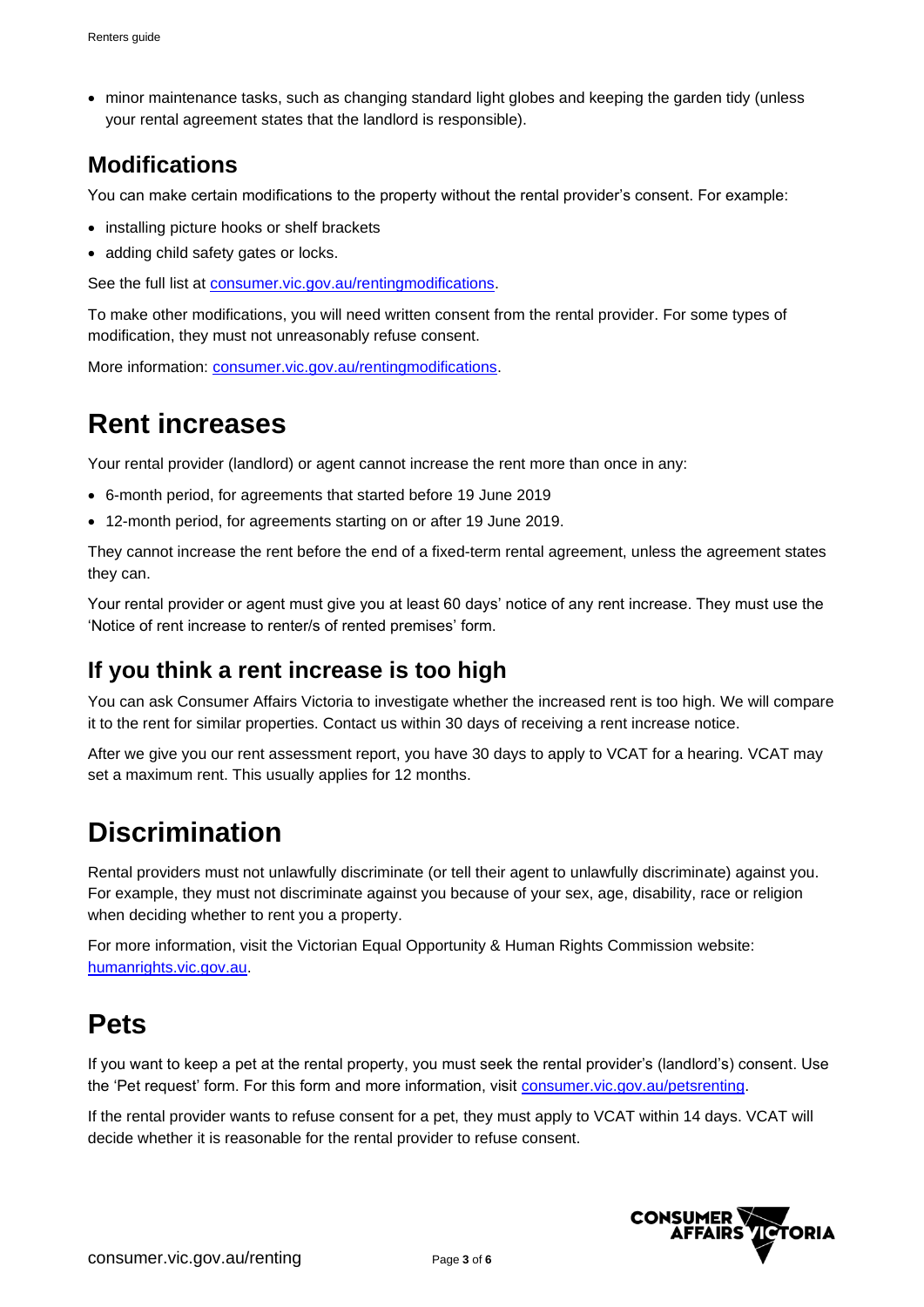## **Inspections and entry to the property**

Your rental provider (landlord) or agent can enter the property at a date and time that you have both agreed on. This agreement must be made within 7 days before they enter.

Otherwise, they must give you the appropriate written notice and a reason for entering the property. For example, to do a general inspection. Valid reasons are listed at [consumer.vic.gov.au/rentalinspections.](https://www.consumer.vic.gov.au/rentalinspections)

**Note:** You do not have to agree to a verbal request from your rental provider or agent to enter the property. You can ask them to provide written notice and a reason for entering.

Unless agreed with you, the rental provider or agent can only enter between 8am and 6pm, and not on public holidays. There are limits on how often they can enter, and for how long. These are listed at [consumer.vic.gov.au/rentalinspections.](https://www.consumer.vic.gov.au/rentalinspections)

If the rental provider or agent has given you the appropriate written notice, or agreed with you on an entry date and time:

- you must let them into the property, if you are at home
- they can enter if you are not at home.

## **Safety and privacy**

You have a right to privacy, peace and quiet. This also means that you must not unnecessarily disturb your neighbours or others around your rental property. The rental provider may issue a notice to vacate, effective immediately, if you or your visitor endangers the safety of neighbours, the rental provider or their agent, contractors or an employee of the rental provider. The rental provider can also give a renter a 14-day 'Notice to vacate' for serious threats or intimidation.

If a rental agreement is affected by family violence, renters have specific rights. If a person is experiencing family violence, they can apply to VCAT to end the rental agreement early or start a new agreement in the same property that does not include the person being violent (the respondent).

For information on your renting rights if you are affected by family violence, visit [consumer.vic.gov.au/rentingfv.](https://www.consumer.vic.gov.au/rentingfv)

## **Threat of eviction**

A rental provider (landlord) or agent cannot evict you for using or intending to use your legal rights. They can only end your rental agreement for specific reasons. They must give you the required amount of notice and use the correct 'Notice to vacate' form.

If you are worried about getting a notice to vacate or getting evicted, contact Consumer Affairs Victoria for information and advice.

## **Ending a rental agreement**

You or your rental provider (landlord) must give notice to end the rental agreement, even if it has a fixed end date. Otherwise, the agreement will automatically continue on a month-by-month basis.

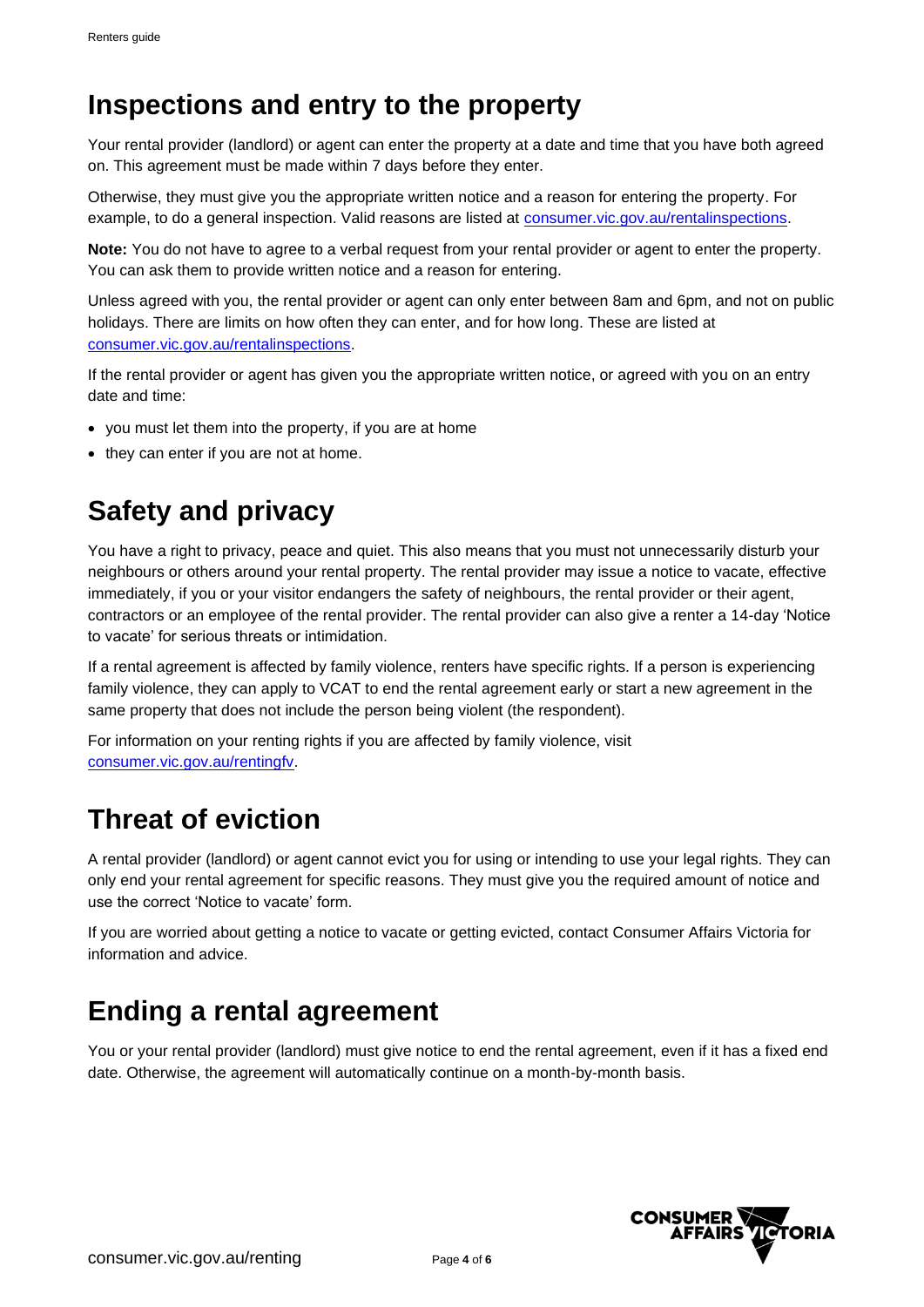### **If you want to end the rental agreement**

Tell your rental provider or agent in writing that you want to leave the property. You can use the 'Notice to rental provider of rented premises' form. In most cases, the end date on this notice cannot be before the end date on your rental agreement. More information: [consumer.vic.gov.au/rentergivingnotice.](https://www.consumer.vic.gov.au/rentergivingnotice)

**Breaking the lease:** If you have a fixed-term agreement and want to end it early (break the lease), you may have to pay fees and charges. More information: [consumer.vic.gov.au/leasebreak.](https://www.consumer.vic.gov.au/leasebreak)

### **If your rental provider wants to end the rental agreement**

They must give you a 'Notice to vacate' in the correct written form, including the reason for ending the agreement. In most cases, the end date on this notice cannot be before the end date on your rental agreement. More information: [consumer.vic.gov.au/noticetovacate.](https://www.consumer.vic.gov.au/noticetovacate)

### **Agreeing to end a rental agreement**

You and your rental provider or agent can agree to end the rental agreement. It is important to put this decision in writing. Include any agreed costs, terms and conditions, and the date the agreement will end.

## **Bond claims**

### **When a rental provider (landlord) can claim the bond**

Your rental provider can claim part or all of the bond for specific things, such as:

- damage caused by you or your visitors (but not fair wear and tear)
- cleaning expenses, if you have not left the property reasonably clean.

See the full list at [consumer.vic.gov.au/bondclaims.](https://www.consumer.vic.gov.au/bondclaims)

### **Process for claiming the bond**

Before you move out, you and your rental provider or agent should:

- try to agree on how the bond will be finalised
- set out the agreed division in the bond claim form.

Only sign the bond claim form if it shows the amount you will receive.

If the rental provider agrees, the RTBA can release your bond up to 14 days before the end of your rental agreement.

#### **If you cannot agree on the bond**

You can submit a bond claim form to the RTBA. The RTBA will then contact the rental provider, who has 14 days to apply to VCAT to dispute the claim.

If the rental provider does nothing, the RTBA will pay the bond to you.

If the rental provider applies to VCAT within 14 days after the rental agreement ends, VCAT can make an order about how the bond should be divided.

More information: [consumer.vic.gov.au/bonddisputes.](https://www.consumer.vic.gov.au/bonddisputes)